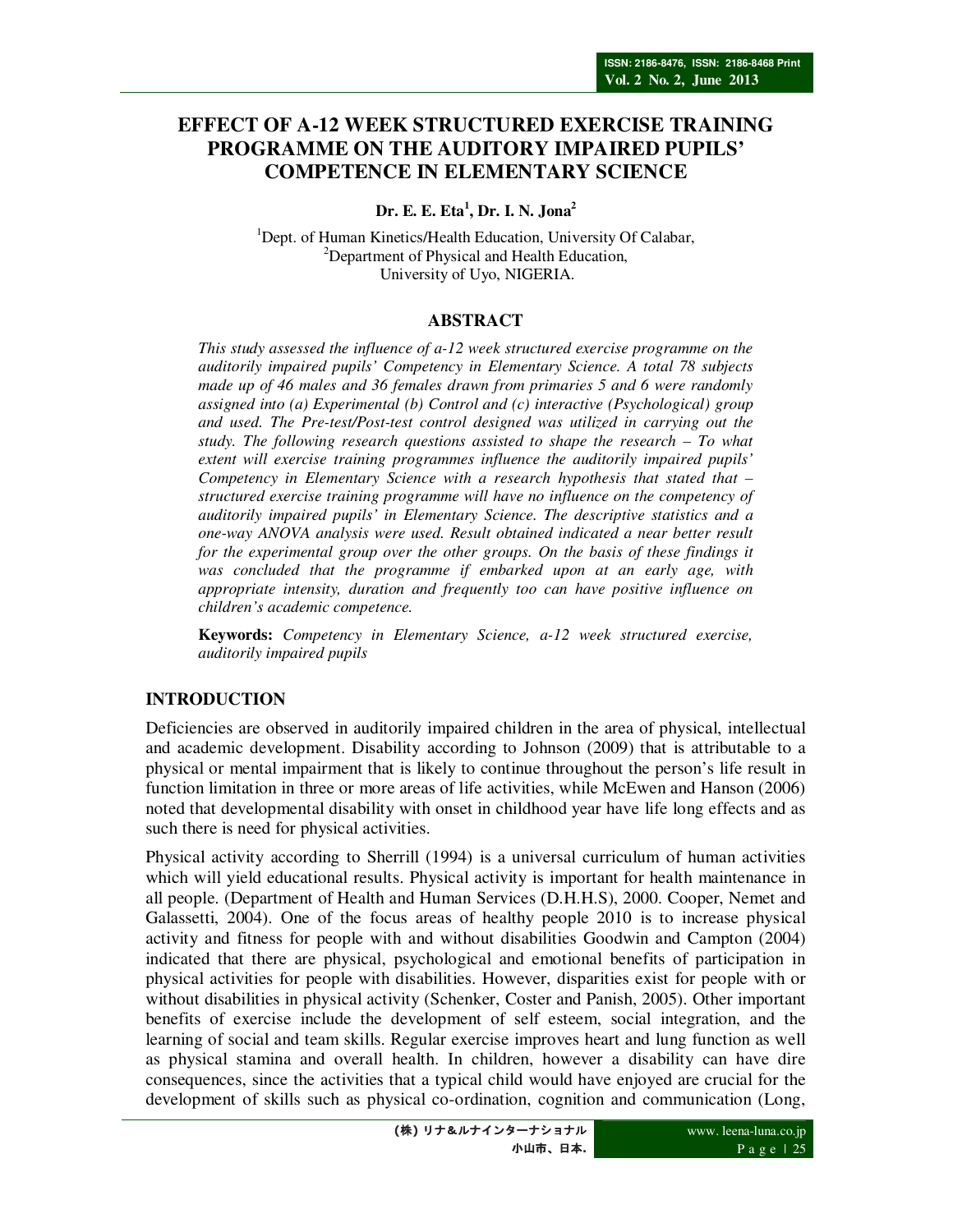Meredith and Bell, 1997). When these skills are not presents in some children like the deaf/dump the onus of responsibilities fall on family or educators. What is typically done in this circumstance is to initiate a programme like the physical activities. Making activities accessible is often referred to as social inclusion or mainstreaming is given high priority by the teachers.

Studies by researchers like temple, Frey and Stanish (2006), Sit, Mcmanus, Mckenzie and Lian (2007), Boslaugh and Andresen (2006), MacDonald (2002), and Finch, Owen and Price (2001), indicated that people with disabilities are less likely to engage in physical activity, they are more sedentary and are less likely to be physically fit like their peers for a variety of reasons which include lack of access, lack of information on appropriate physical activities, lack of support of parents or community, lack of training and the nature of their disability. But Eta (1997), was of the opinion that due to lack of opportunity to participate in early childhood play and games as a result of parental restriction placed on the deaf children, has brought about inactivity of the children.

Disability according to Hornby (2010) is a physical or mental condition which does not allow the use of the part of the body completely or easily. This may be due to injury, illness or physical condition. Whereas, someone ability to hear, speak or see can be damaged but not completely destroyed and the person is referred to as having impaired hearing or sight. This implies that, if cognitive development programme is designed in their curriculum, the best possible development can be achieved.

The health consequences of inactivity include decreased circulation, poor self concept, and decreased independence (Sutherland, Couch and Iacono, 2002).

Domiano (2006) opined that evidence exist that activities in as little as four weeks in some population can bring about physiological benefits from group physical fitness. Physical activity programmes was recommended based on the area of disability, need and interest of a child. Regular exercise with appropriate frequency and duration has been documented by Sit, Mcmanus, Mckenzie and Lian (2007), to have produced significant health benefits particularly those associated with mental health, stressing the need for exercise training. Exercise became necessary because sedention in its extreme manifestation will lead to physical, emotional and finally mental degeneration (alongside) poor performance.

Intellectual development of the auditorily impaired has been a subject of much controversy over the years. Lotan, Henderson and Merrick (2006), informed that the auditory impaired have normal range of intelligence when tested on performance rather verbal subtest. The author viewed exercise training as an integral component of academic development and has its importance in general education.

Eta (2002), in a study observed a higher academic performance by experimental group of auditorily impaired over a control group of similar person. The author further reported that regular exercise training by students often counteracted fatigue and improve their attention span. This study is designed to access the effect of a-12 week structured exercise training programmes on the auditory impaired pupil's competency in Elementary Science.

# **METHODOLOGY**

A total of 78 subjects comprising 36 girls and 42 boys drawn from primaries 5 and 6 of school for the deaf, Ijokodo, Ibadan. Their ages ranges from 12-14 years with a mean age of 13 years. They were assigned into (a) Experimental. (b) Control and (c) interactive groups of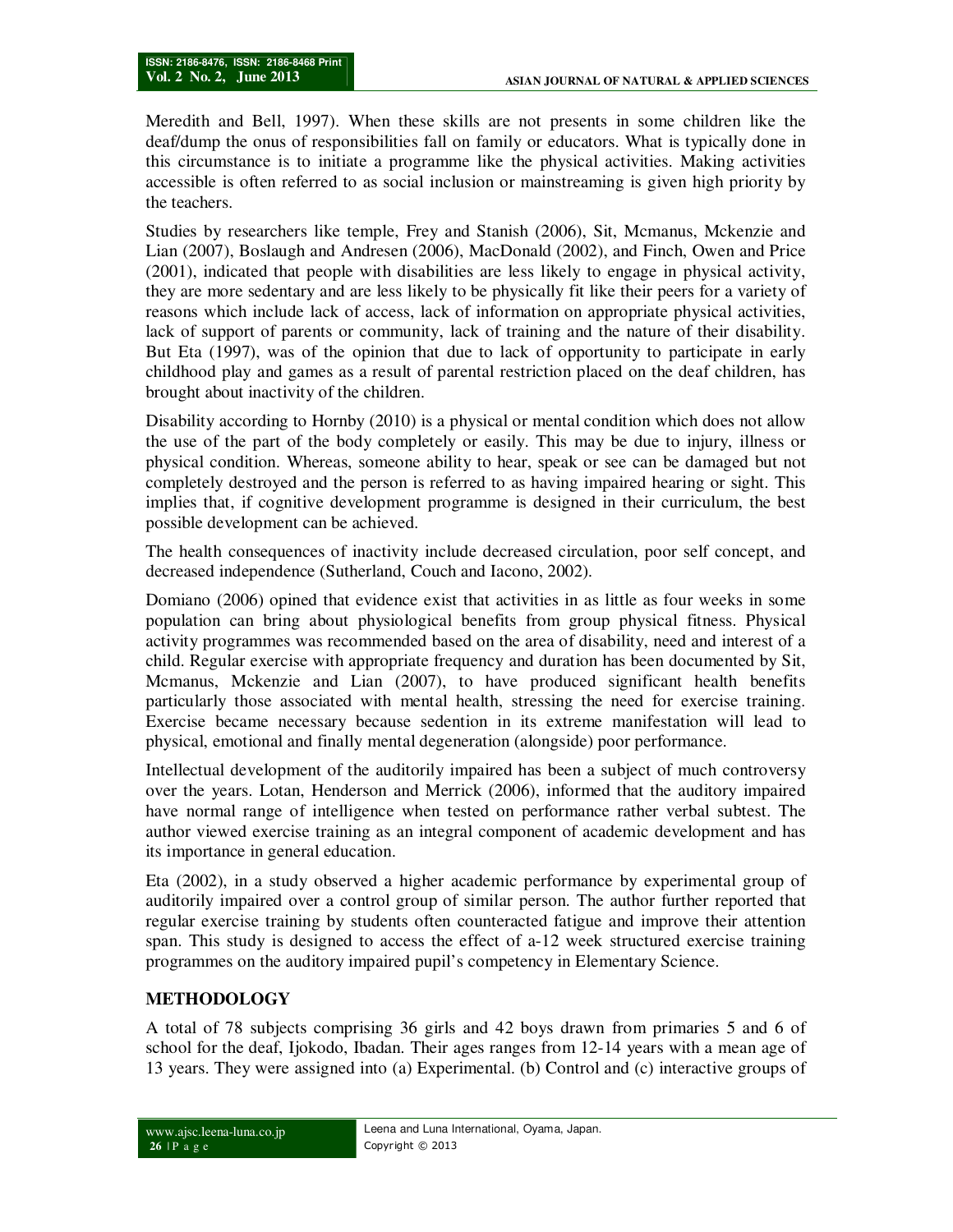26 pupils in each group thus 14 boys and 12 girls respectively by us of randomization by balloting.

## **RESEARCH DESIGN/PROCEDURE**

The design used for the study is the pretest/post-test design on academic performance of the subject in the study Elementary Science as an academic core subject chosen. Lotan, Henderson and Merrick (2006) informed that the auditorily impaired have normal rang of intelligence when tested on performance rather verbal subtests except those with neurological impairment.

Sixteen quiz questions were raised from their authorized textbook and administered at the beginning of the research to serve as pretest and 12-weeks after same quiz questions were represented for the Post-test. The two sets of scores were subjected to appropriate statistical analysis where the mean, standard deviation of the various dependent variables were computed for significant differences of the 3 groups. A one-way analysis of variance (ANOVA) was used while the student t-test was used to observe difference in treatment effect between boys and girls.

The performances of the different groups in this study were not significantly different. When the entire groups were assessed they were not significantly different. (See Table 1 below).

| Source        | Sum of square | df | Mean square | <i>F-ratio</i> | Remark |
|---------------|---------------|----|-------------|----------------|--------|
| Between Group | 28.179        |    | 14.090      | 1.968          | NS     |
| Within Group  | 537.000       | 75 | 7.160       |                |        |
| Total         |               |    |             |                |        |

**Table 1. T-test on group (Males/Females) Performance in Elementary Science** 

 $P>0.05$  NS = Non-significance

After an exposure to a 12-week structure exercised training programme. This result is inconsistent with the findings of Butterfield (1988) who posited that participation in dance movement's activities had been found to facilitate creative thinking in deaf children. When the study was focused on gender, neither the males (F=2.352P>0.05 nor the females" (F+1.877, P>0.05) see Table 2 below:

**Table 2. One-way ANOVA on Performance in Elementary Science Males/Females**

| Gender | Source           | Sum of<br>square | Df             | Mean<br>square | F-ratio | Remark    |
|--------|------------------|------------------|----------------|----------------|---------|-----------|
| Male   | Between<br>Group | 28.179           | $\overline{2}$ | 14,090         | 1.968   | <b>NS</b> |
|        | Within<br>Group  | 537.000          | 75             | 7.160          |         |           |
|        | Total            | 565.179          | 77             |                |         |           |
|        |                  |                  | P > 0.05       |                |         |           |
| Female | Between<br>Group | 20.389           | $\overline{c}$ | 10.194         | 1.877   | <b>NS</b> |
|        | Within<br>Group  | 179.250          | 33             | 5.432          |         |           |
|        | Total            | 199.639          | 35             |                |         | P > 0.05  |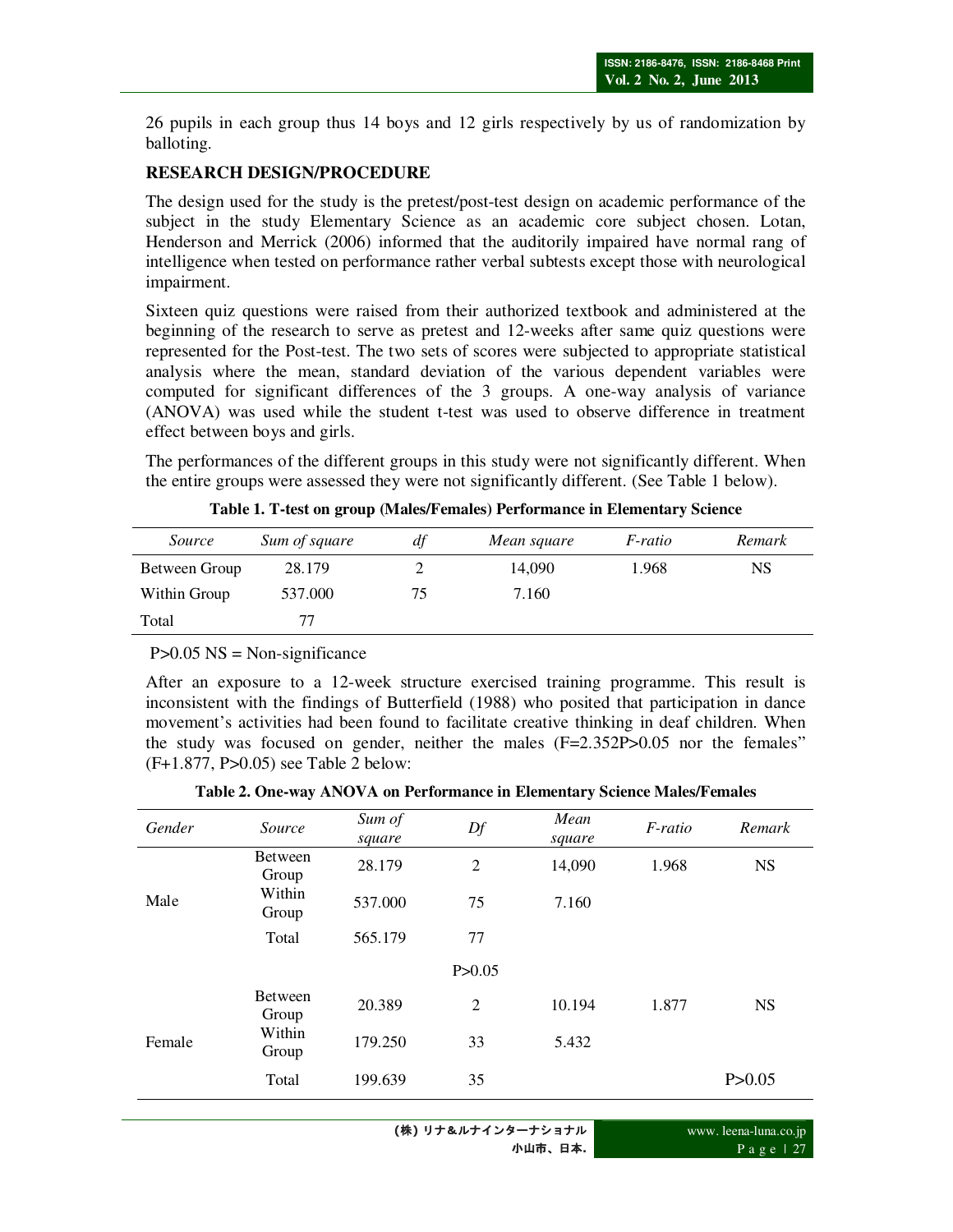Performed any better as indicated by the result. This result were congruent with those of Sliver (1997) who opined that disabilities that interfere with sports (inhibits one from play) would have detrimental effect on academic performance, the author also observed that auditorily impaired children were denied opportunities to participate in regular exercises which Sit, Mac Manus, Mckenzie and Lian (2007) documented was capable of producing those indices associated with mental health problems.

Individual class performances were assessed and the results indicated a non-significance. For example, when the scores of the subject for primary 5 was analyzed with Analysis of Variance (ANOVA) the result did not show any significant difference in performance of the 3 groups (F (df) 2,  $36 = 00644$ , P $> 0.05$ ) see Table 3 below.

| raviv J       |               |    |             |         |           |  |
|---------------|---------------|----|-------------|---------|-----------|--|
| Source        | Sum of square | df | Mean square | F-ratio | Remark    |  |
| Between Group | .051          |    | 0.26        | 0.00644 | <b>NS</b> |  |
| Within Group  | 145.385       | 36 | 4.038       |         |           |  |
| Total         | 145.436       | 38 |             |         |           |  |
|               |               |    |             |         |           |  |

**Table 3** 

#### $P > 0.05$

Similarly, the result for primary six (6) following the analysis of variance yielded a nonsignificant difference of (F (df) 2,  $36 = .061$ , P > 0.05) see Table 4 below: **Table 4** 

| Table 4                 |               |    |             |                |           |
|-------------------------|---------------|----|-------------|----------------|-----------|
| Source                  | Sum of square | df | Mean square | <i>F-ratio</i> | Remark    |
| <b>Between</b><br>Group | 59.538        |    | 29.769      | 3.061          | <b>NS</b> |
| Within Group            | 350.154       | 36 | 9.726       |                |           |
| Total                   | 409.692       | 38 |             |                |           |

 $P > 0.05$ 

Although there appear to be a better class performance by primary 6, the final result upheld the hypothesis that stated, that structured exercise training programme will have no significant effect on the performance. This study results conformed to that of Keller and Bundy (1990) and Vogel (1991) who reported poor academic performance as one of the attribute of auditorily impairment.

### **CONCLUSION**

The subjects in this study were never offered opportunities to get involved in physical exercise prior to this research, if at all they did; the activities were not geared toward achieving a goal. For instance, there was no physical education teacher to handle, even the enthusiastic pupils. There was no space, as the only available one meant to be shared by the 2 schools, was often dominated by the secondary section that saw themselves as the seniors.

While assessing the value of regular physical exercise McEwen and Hanson (2006) informed that it might have physiological value, which could lead to academic and physical performances.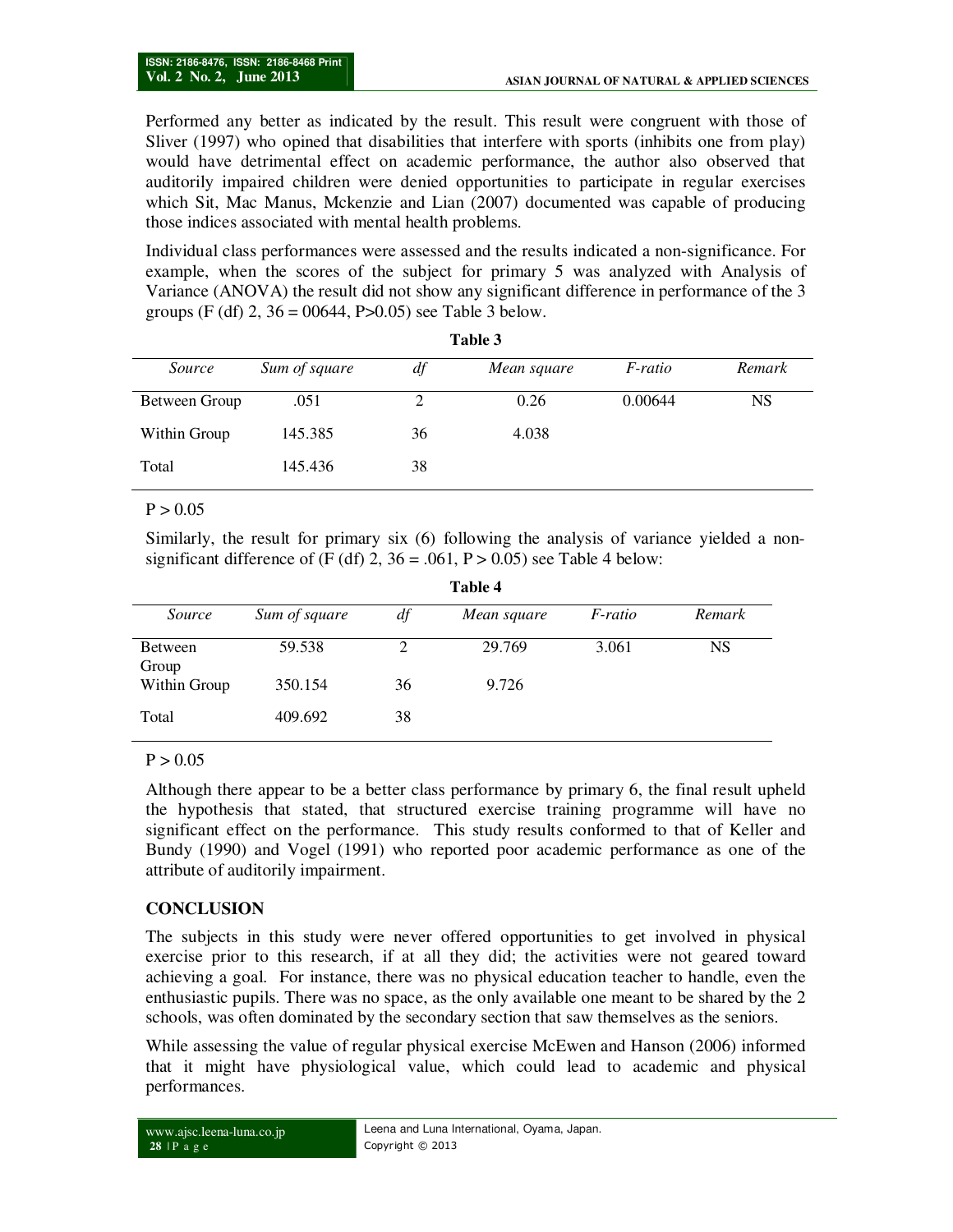## **RECOMMENDATIONS**

- 1. Government should build more special schools for the teaming number of the physically challenged children.
- 2. More teachers should be made to undergo training in Adapted Physical Education (APE) to make them specialists who can handle the special children.
- 3. Government should create a specific time on the time table for both outdoor and indoor handling of physical education.
- 4. Parents should be encouraged to send their wards at early age to school as this may enhance the improvement of the wards performance, severity of the condition notwithstanding.

# **REFERENCES**

- Boslaugh, S. E. & Anderson, E. M. (2006). Correlates of Physical Activity for Adults with Disability. *Journal of Preventing Chronic Disability*. 3, 1 – 14.
- Brown, D. R., Yore, M. M., Ham, S. A. & Macera, C. A. (2005). Physical activity among adults of 50 years with or without Disabilities. *Medical Science Sports Exercise Journal,* 37, 20 – 629.
- Center for Disease Control and Prevention (2012). Monitoring Development Disabilities. Retrieved from http://www. cdcgov.htm. Accessed May 21, 2012.
- Cooper, M., Nemet, D. & Galasseti, P. (2004). Exercise, Stress, and Inflammation in the Growing Child: From the bench to the playground. *Journal of Curr. Opin Pediatric,* 16; 286 – 292.
- D. H. H. S. (2000). *Healthy People 2010: Understanding and Improving Health.* Second Edition Washington DC: US Government Printing Office.
- Damiano, D. L. (2006). Activity, Activity: Rethinking our Physical Therapy Approach. *American Journal of Health Promotion*. 86, 1534 – 1540.
- Eta, E. E. (1997). Physical Fitness in the K-12 Curriculum: Some Defensible Solutions to Perennial Problems. *Journal of Physical Education Recreation and Dance 57:* 7.
- Eta, E. E. (2002). Physical Performance Characteristics of Normal and Deaf Male Children in Selected Schools in Former Oyo State. *Journal of Physical Education and Research,*   $4, 21 - 25.$
- Finch, C., Owen, N. & Price, R. (2001). Current Lying or Disability as a Barrier to be more physically active. *Journal of Medical Science Sports Exercise*, 33, 778 – 782.
- Goodwin, D. L. & Compton, S. G. (2004). Physical Activity Experience of Women Aging with Disabilities: *Journal of Adaptive Physical Activity,* 21, 122 – 138.
- Hornby, A. S. (2010). *Oxford Advanced Learners Dictionary* (8<sup>th</sup> Edition) New York: Oxford University Press.
- Johnson, C. C. (2009). Fitness: Underserved Populations the Benefit of Physical Activity for Youth with Developmental Disabilities: A Systematic Review, *American Journal of Health Promotion* 23, (3) 157.